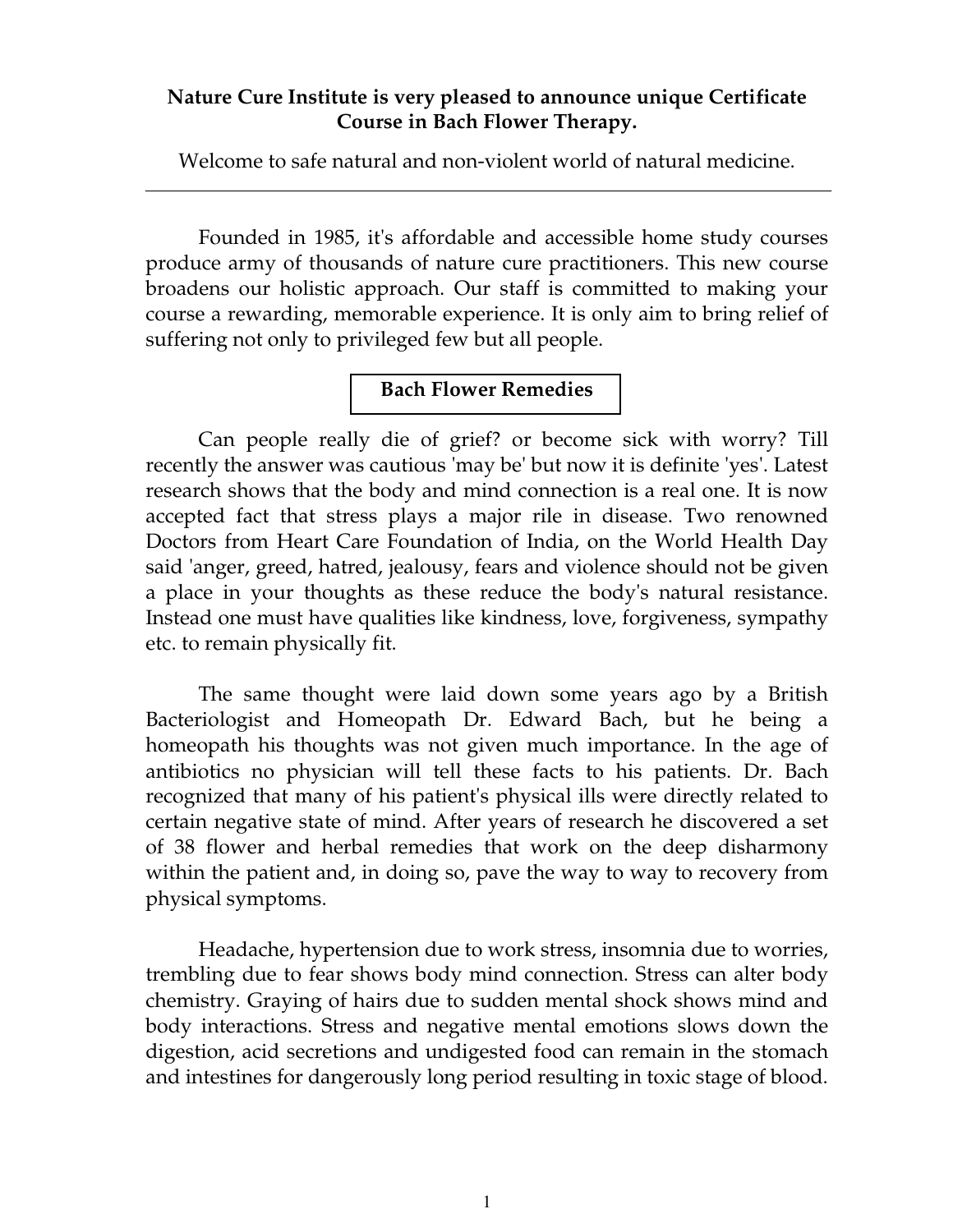Heal the mind, Heal the body was the message of Dr. Bach. A healthy body can give beautiful face and for a healthy body a healthy mind is needed which is possibly due to discovery of flower remedies.

In case of beauty problem no notice of physical symptoms will be taken but patient's negative emotions will only be treated with indicated remedy. Once negative emotions are destroyed the final result is perfect general health with lasting radiance.

According to Dr. Bach whole of the mankind is suffering from 38 types of negative emotions which is primary cause of all physical troubles. He discovered 38 flower remedies to treat these. The main 38 remedies and symptoms for which Bach Flower Remedies are recommended are as follows.

The therapy needs no knowledge of disease. The remedies are prescribed not directly for the physical complaint but exclusively according to mental state of the patient, his moods, according to his general outlook on life. For example : If you are suffering from boredom and have lost interest in life you will be given 'Wild Rose', if you take refuge in possessiveness and self pity, you will get 'chicory' to brace you up, if you are impatience and high strung 'Impatience' will be your remedy.

The remedies apparently remove negative emotions and restore health. It is well known that a long recurrent fear or worry depletes and individual's vitality. Under these conditions body looses its natural resistance and can easily fall prey to any disease and trouble like hair falling, hair graying, baldness, skin rashes, black discoloration around eyes, breast atrophy, myopia, obesity or emaciation etc. Hence it is the patient and not the disease which needs treatment. The therapy, quixotic as it sounds is no fad or a set of quack's cures. The Queen of England has a Bach flower therapist in her panel of personal physicians. In India, former President Zail Singh was a firm believer in the therapy.

I am using these remedies for the last 15 years and found very useful not only in beauty problems only but for a range of maladies ranging from asthma, skin diseases, ulcers, insomnia. I have also used these successfully in cases of drug addiction, broken marriages, domestic violence and behavioral abnormalities.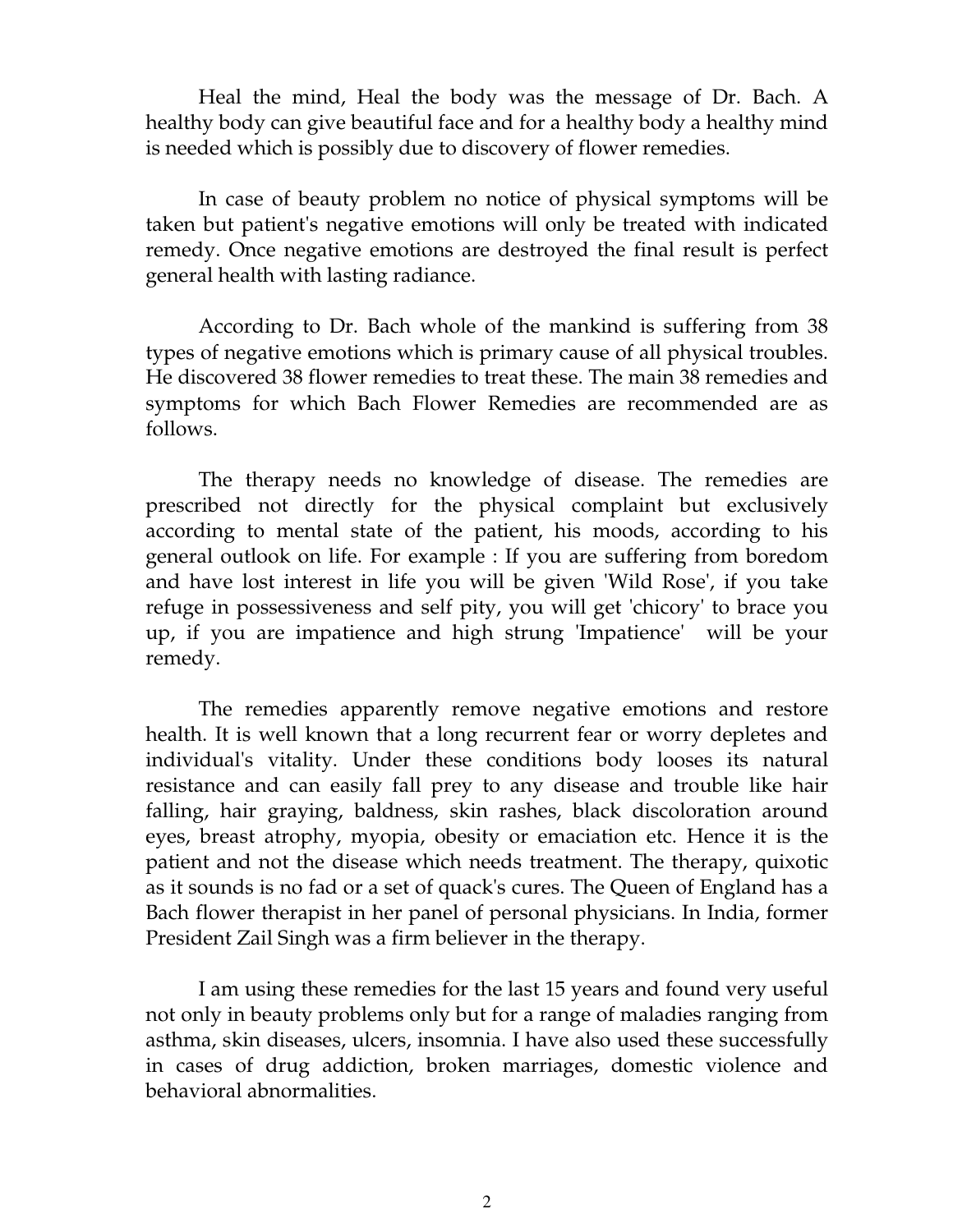The remedies are available with all homoeopathic chemists. As these are prepared with the help of flowers of wild plants using distilled water and sunlight none of them is harmful or habit forming. All remedies are begin in their action and can result in no unpleasant reactions. Hence can be taken by anyone. More than one remedy can be taken at a time. Dose is 2 drops of each chosen remedy in a cup of water thrice a day.

### **What are the Bach Flower Remedies?**

The Bach Flower Remedies are 38 homeopathically prepared plant and flower based remedies, each one specially devised to treat a different feeling.

They help you to manage the emotional demands of everyday life, the kind of feelings that affect everyday life in the 90s.

They are the original flower remedies made according to the exact traditions of Dr. Edward Bach.

The Bach Flower Remedies work by stimulating the body's own capacity to heal itself, by balancing negative feelings, helping you to take control, feel good about yourself and get more out of life.

The Bach Flower Remedies are unique, simple to use, suitable for all the family and widely available from all major pharmacies and health food stores.

#### **Where do Bach Flower Remedies come from?**

 The Bach Flower Remedies were created by a Harley Street Doctor, Edward Bach, in the 1930s. His philosophy, "A healthy mind ensures a healthy body", was ahead of its time when you consider that today more and more medical experts are acknowledging the links between our mental and physical health.

 Dr. Bach devised a system of seven major emotional groups under which people could be classified, such as Fear, Uncertainty or Loneliness. He categorized 38 negative states of mind under these groups. Then, using his knowledge of homoeopathy, Dr. Bach formulated a plant or flower based remedy to treat each of these emotional states - these are the unique Bach Flower Remedies.

 The Dr. Edward Bach Centre, Mount Vernon, Oxfordshire was where Dr. Bach lived and worked and discovered his healing flowers in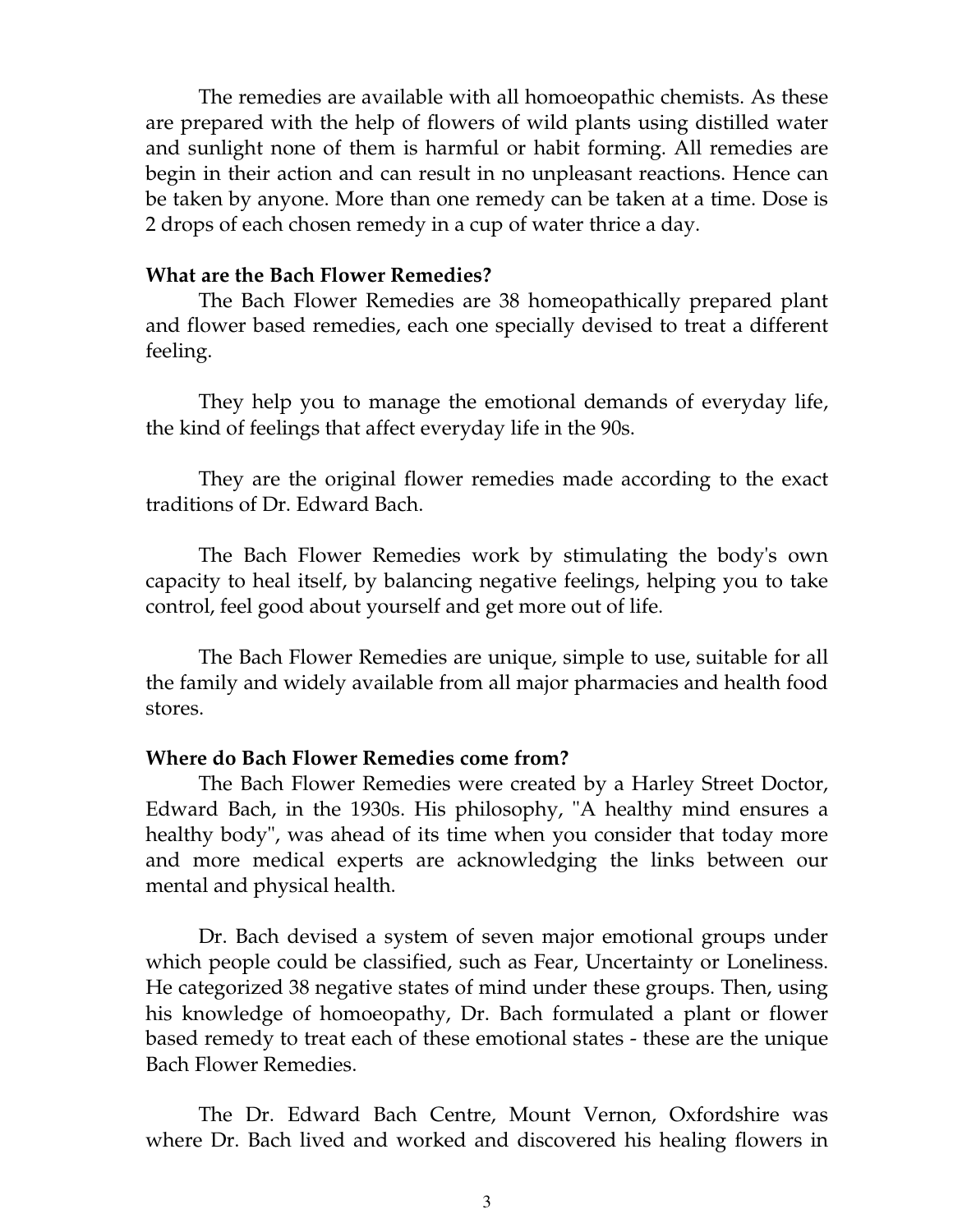the surrounding fields and hedgerows. These same flower locations are still used in the preparation of the Bach Flower Remedies by the present custodians, who are dedicated to maintaining the method and use of the Remedies as intended by Dr. Bach. It also acts as the education and training centre on the Bach Flower Remedies.

### **GENERAL INFORMATION**

### **ELIGIBILITY :**

 There is no Prerequisite other than a good general education and commitment to treating to other with accuracy.

 The course will also meet the needs of naturopaths, homoeopaths, vaidyas, physicians, acupuncturists, dieticians, nurses who wish to expands and diversify their practice.

#### **EXAMINATION :**

 Exam is taken in the students own home, who is required to sign an attestation that it is their own unaided work.

### **CASE STUDIES :**

 Student have to send 5 case studies along with answer papers or face a short oral exam by telephone.

### **SYLLABUS :**

 Bach Flower Therapy in theory and practice, discovery and basic healing principles, materia medica of 38 remedies, indication and therapeutic application of Bach Flower Remedies, preparation of remedies, botanical description of remedies, manufacture and supplier of remedies.

 Various body system's, general diagnostics methods and case taking, common pathology tests, common Naturopathy treatment, wheatgrass juice therapy, diet as medicine, ethics of practice, how to launch yourself as Bach Flower Therapists etc. Learning tools includes printed lessons and books.

### **LEGAL STATUS :**

 There is no legislation pertaining to Bach Flower Therapy. These are also not covered under Drugs Act. So certificate holder has freedom to practice as a Bach Flower Therapist.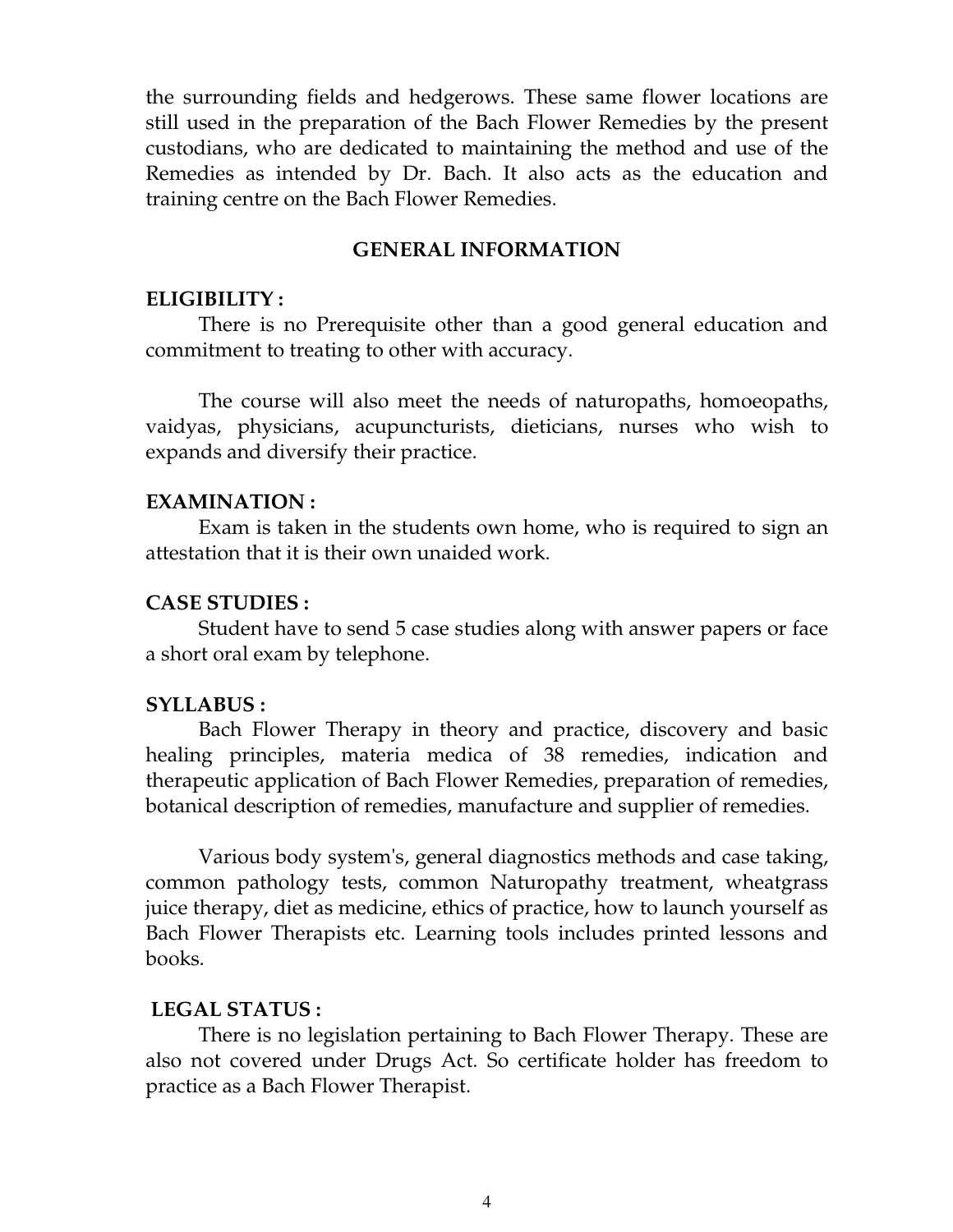## **DURATION OF THE COURSE :**

It is 4 month's course.

 As student are not tied to lecture program, student may work at whatever place suitable to them setting their own target. Course may be joined or completed at any time of the year. Each student is given I/Card and ID Number.

## **COURSE FEE :**

 The complete course fee is Rs.3,000/- (all inclusive). Filled application is to be send back to Institute along with 2 passport photos and payment in favour of 'Nature Cure Institute, Nasik.' Online payment is possible.

# **AWARD :**

 Successful candidates will be awarded with certificate in Bach Flower Therapy of the Institute which will entitle him/her to practice Bach Flower Therapy. Student are also eligible for membership of Association of Bach Flower Therapists.

# **STUDENT LOCATION :**

Student may continue their studies regardless of change of address within a Country.

## **ENQUIRIES :**

 Any enquiry should be directed to Registrar of the Institute with ID No., via Telephone, Fax No. or e-mail.

# **SCOPE :**

 As per World Health Organization's recent report published World's Mental Health Day, nine crores Indians are suffering from mental illness. No doubt Bach Flower Therapists now a day earn decent living with good income.